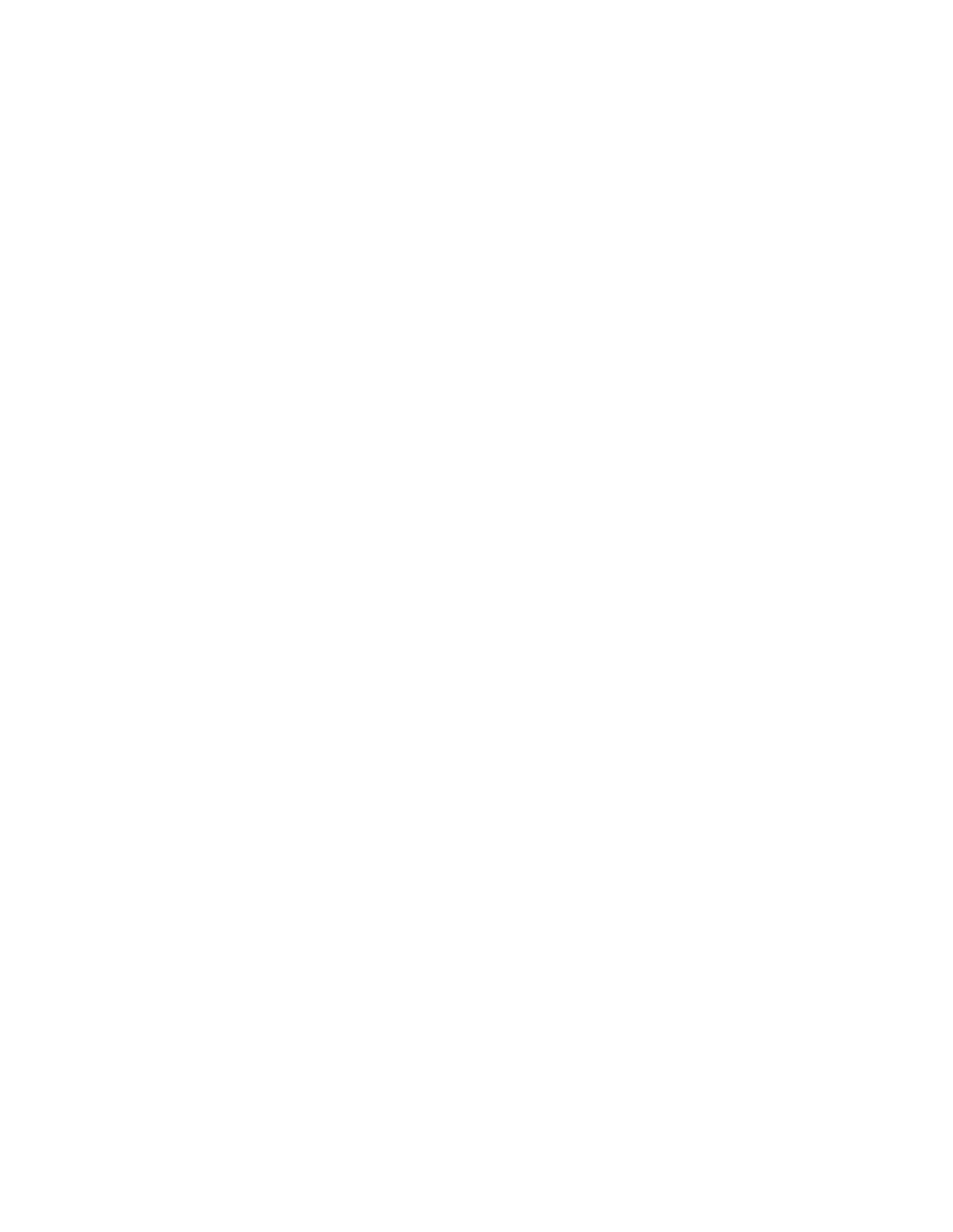## **SECTION 15111 CHECK VALVES**

### <span id="page-2-0"></span>**PART 1 - GENERAL**

#### <span id="page-2-1"></span>1.01 REQUIREMENT

Check Valves for water service. Under this specification the contractor shall furnish, deliver and unload, within the time specified in the Special Provisions, the check valves as specified on the Bidding Sheet and hereinafter described in these specifications.

#### <span id="page-2-2"></span>**PART 2 - PRODUCT**

#### <span id="page-2-3"></span>2.01 CHECK VALVES

Check valves shall be single disc, swing type, with spring and lever when so specified on the Bidding Sheet. At full open position, the area of the water way shall not be less than the area of the proposed connecting pipe area. Check valve bodies and all necessary parts shall be a size and type suitable for use with pressure as specified. Flanged ends shall be faced and drilled and back of flanges shall be spot-faced, in conformance with the "American 125 pound Cast Iron Flange Standard." Flange faces shall have standard machine finish.

Body seat rings shall be of bronze and of the removable type screwed into place. Disc shall seat tightly without slamming under specified working pressure. The disc shall have a bronze seat ring securely fastened to the disc.

Hinge-pins shall be stainless steel and bushing shall be either bronze or stainless steel. Hinge shall be solid bronze or stainless steel.

Check valves shall be subject to hydrostatic test of not less than 300 psi.

## <span id="page-2-4"></span>2.02 COATINGS

All check valves shall have all wetted ferrous parts epoxy coated. The epoxy shall be thermosetting, approved for potable water, and shall conform to AWWA C-550.

All coated surfaces shall be visually and electrically examined for defects. The coating shall be holiday free with a low voltage wet sponge test per AWWA C-550.

#### **END OF SECTION 15110**